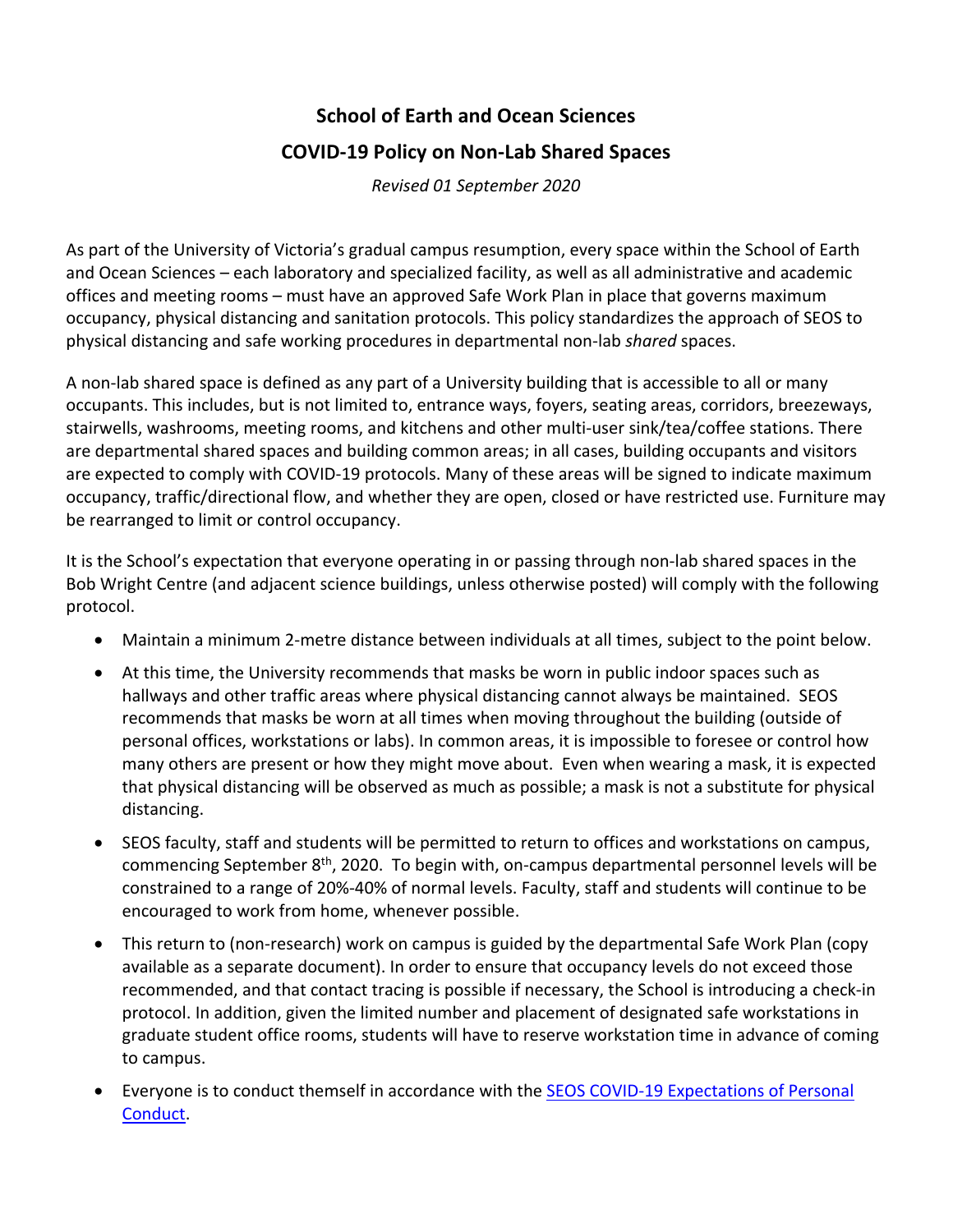#### **SEOS Safety Committee**

- If you have any questions or safety concerns, please contact the SEOS Safety Committee at seossafety@uvic.ca.
- The Committee recognizes that policies governing the access to and use of space and facilities on campus will change in response to University-wide directives shifting to address greater or reduced levels of concern. The SEOS Home Page main (top) menu bar has been modified to include a "Health and Safety" page, where policies will be posted, along with any current notices/concerns. This page is limited to internal SEOS/BWC directives only. For University-wide notifications and/or Occupational Health, Safety and Environment postings, please link directly to those sites.

#### **Building access**

• Apply hand sanitizer immediately upon entering the building; there are dispensers located at the main entries (foyer) to BWC. As noted above, SEOS recommends wearing a mask.

#### **Elevators, Stairwells and Corridors**

- Try to minimize travel indoors by planning your route ahead.
- Elevators should be avoided whenever possible. If an elevator must be used, only one person is permitted at a time. If you do have to use the elevator, ask anyone wanting access to step aside and wait until after you have exited (whether on that floor or another floor).
- For stairwells and corridors that are ≥2 m wide (e.g. Bob Wright central stairwell): please pass oncoming individuals by staying as far to the right as possible.
- For corridors and breezeways/links that are <2 m wide with a clear sight-line: check that the way is clear before proceeding, and yield to those already in the corridor. Follow any directional signage posted.
- For corridors and breezeways/links that are <2 m wide with a blind corner: approach the corner carefully to ensure no others are currently present. Proceed only if the way is clear, and yield to those already in the corridor. Follow any directional signage posted.
- For stairwells that are <2 m wide: sight-check whenever possible to ensure no others are currently present. The stairwells will be marked as "yield stairwells". Proceed only if the stairwell is clear. If you encounter another person in the stairwell, the person descending the stairs has the right-of-way (if you are ascending, please exit at the closest floor and wait until clear to re-enter).

#### **Workplace operations**

- Wash or sanitize your hands each time you leave or return to your laboratory or office.
- Do not wear gloves outside of laboratories.
- Wear a mask when you are moving through corridors and stairwells.
- Clean and disinfect photocopiers/printers before and after each use. Cleaning instructions and supplies will be provided at each departmental copier/printer location (3<sup>rd</sup> and 4<sup>th</sup> floor Ricoh units).